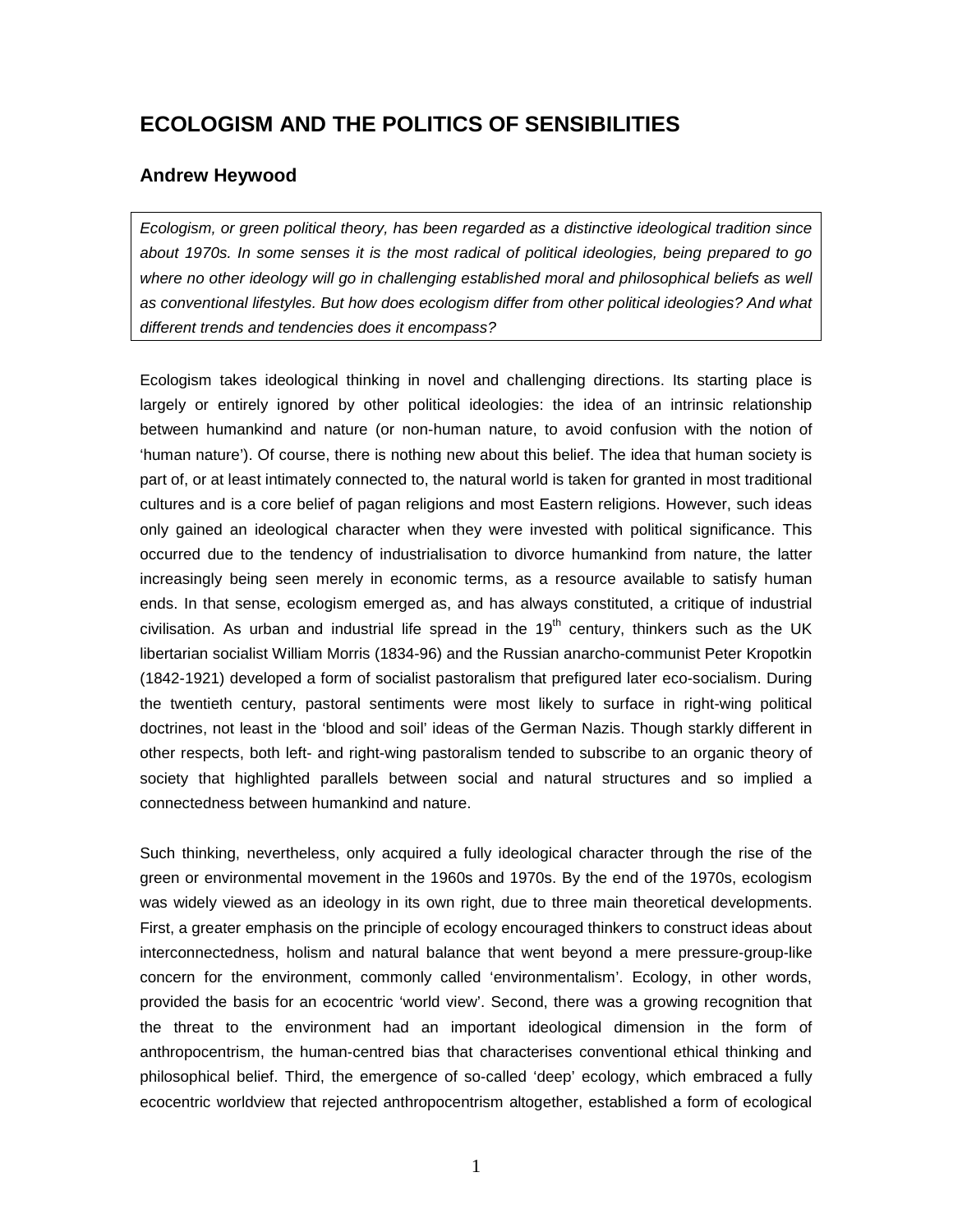thinking that could not be accommodated within existing ideologies, or within hybrid ideological forms such as eco-socialism, eco-anarchism or eco-feminism. In shifting ideological thinking onto radically new terrain, deep ecology has a significance that parallels that of radical feminism within the feminist tradition.

# **Ecologism – key concepts**

**Ecology:** As a distinct branch of biology, ecology focuses on the ways in which plants and animals are sustained by self-regulating natural systems – ecosystems – composed of both living and non-living elements. Ecology implies both interconnectedness and equilibrium, as all ecosystems tend towards a state of harmony through a system of self-regulation.

**Ecocentrism:** An approach to understanding that prioritises the maintenance of ecological balance over the achievement of human ends. Only deep ecologists fully embrace ecocentrism.

**Anthropocentrism:** Human-centredness; the belief that human needs and interests are of overriding moral and philosophical importance. Anthropocentrism is the opposite of eco-centrism.

**Shallow ecology:** A green ideological perspective that harnesses the lessons of ecology to human needs and ends, and is associated with values such as sustainability and conservation; humanist ecology.

**Deep ecology:** A green ideological perspective that rejects anthropocentrism and gives priority to the maintenance of nature, and is associated with values such as biocentric equality, diversity and decentralisation.

**Holism:** A belief that the whole is more important that its parts; holism implies that understanding is gained by studying relationships between the parts.

**Industrialism:** A term used by green theorists to refer to economic arrangements, reflected in both capitalism and socialism, that favour large-scale production, the accumulation of capital and relentless growth.

**Environmentalism:** A concern about the natural environment and particularly the desire to reduce environmental degradation; a policy orientation rather than an ideological stance (unlike ecologism).

**Pastoralism:** A belief in the virtues of rural existence: simplicity, community and a closeness to nature, in contrast to the corrupting influence of urban and industrialised life.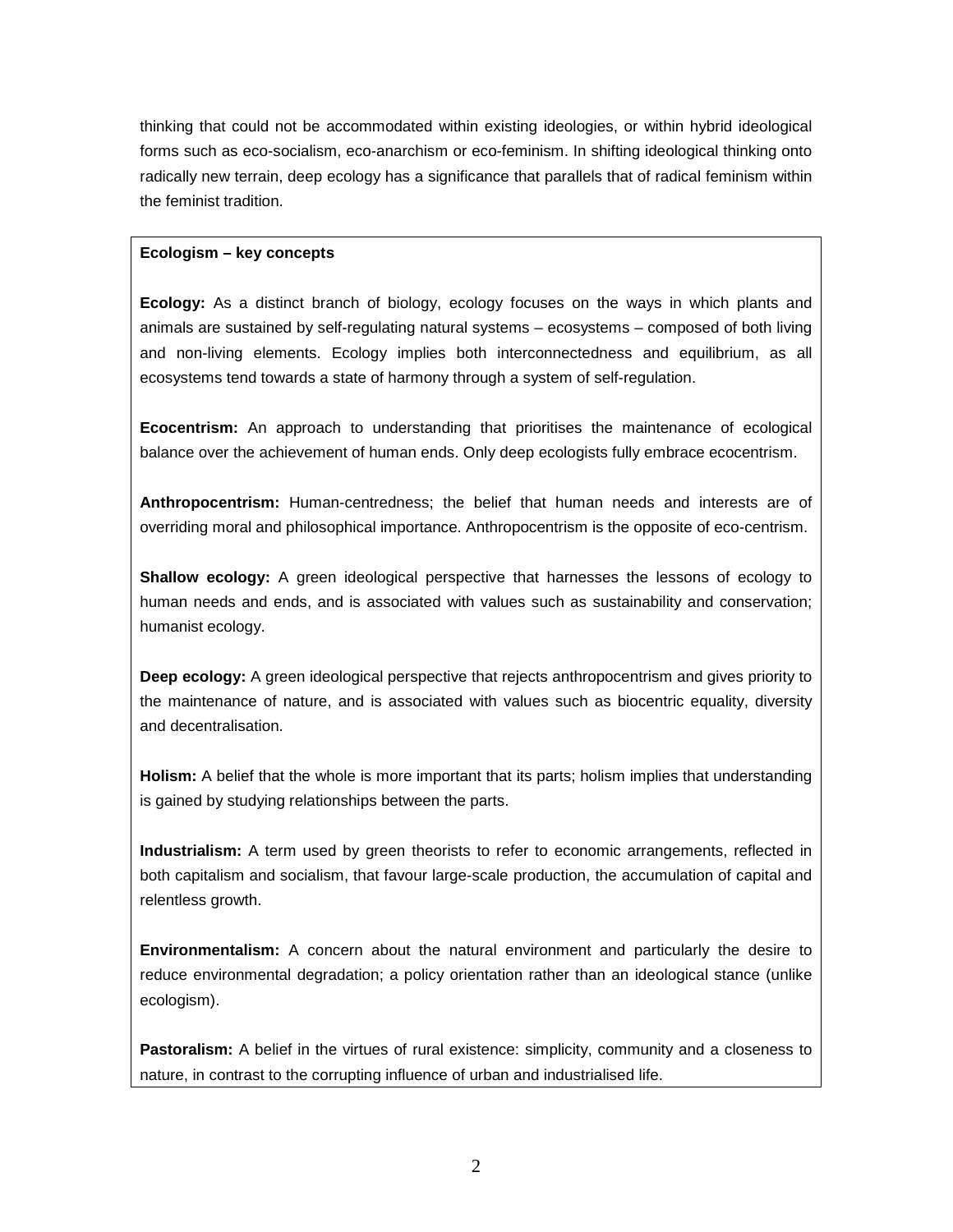#### **The politics of sensibilities**

What new ideological terrain has ecologism uncovered? How has ecologism extended ideological thought? Through the nineteenth and for much of the twentieth century, political ideology had a strong economic focus. The classical ideologies, notably liberalism and socialism, engaged in what can be called the *politics of material distribution*. They offered contrasting answers to the question: 'who should get what?' Ideological debate therefore tended to boil down to a clash between rival economic models: capitalism and socialism. By contrast, most of the so-called 'new' ideologies that have emerged since the 1960s – second-wave feminism, ethnocultural nationalism, religious fundamentalism and multiculturalism – subscribe to the *politics of identity*. In offering alternative answers to the question 'who are we?', they have emphasised the political importance of, variously, gender, ethnicity, religion and culture.

Ecologism, for its part, differs from both the politics of material distribution and the politics of identity. Indeed, in important ways, ecologism has both a post-material and a post-identity orientation. It is post-material in that, to a greater or lesser degree, it views economics as the enemy of ecology, materialism being a form of intellectual and spiritual corruption that results in an alienation from nature. As a form of post-identity politics, ecologism transcends conventional conceptions of identity because, by questioning, and trying to weaken, the divide between the human and natural worlds, it dispenses with human-centred notions of selfhood, whether individual or collective. So what kind of politics does ecologism practice? Ecologism is deeper and, in a sense, more radical than other political ideologies because it practises the *politics of sensibilities*, sensibilities referring to levels of awareness or discernment. By attempting to reorientate people's relationship with, and appreciation of, the non-human – the world 'out there' – ecologism sets out to do nothing less than transform human consciousness and expand the range of our moral responsibilities. As such, ecologism, especially in the form of deep ecology, deals with issues of ontology, that is, issues concerning the nature of being, existence or reality in general.

However, not all ecologists think alike. Ecologism can be divided into three broad categories, as follows:

- Modernist ecology
- Social ecology
- Deep ecology.

# **Modernist ecology**

Modernist ecology has an essentially reformist character, in that it seeks to reconcile the principle of ecology with the central features of capitalist modernity (individual self-seeking, materialism,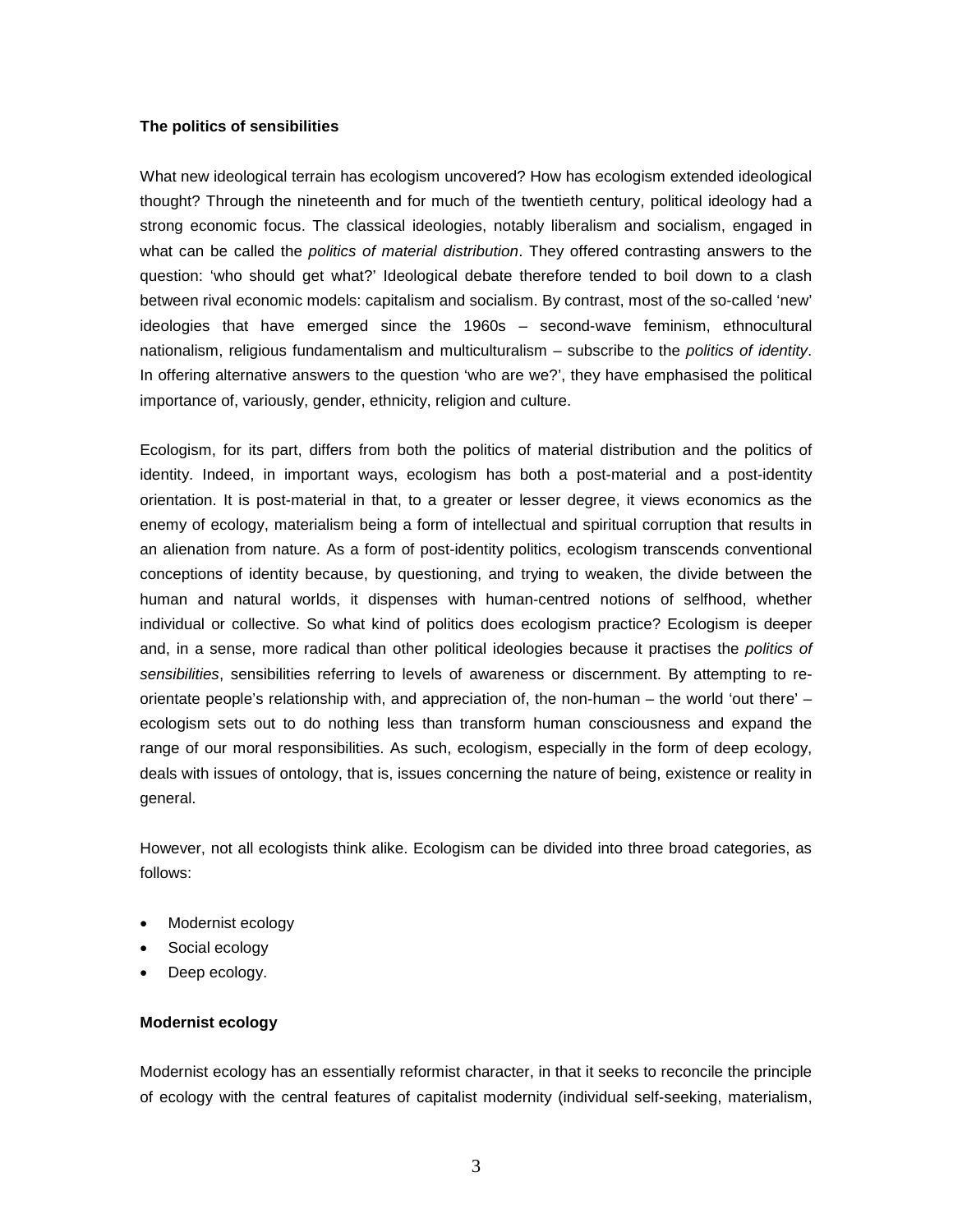economic growth and so on). It is thus very clearly a form of 'shallow' or humanist ecology. The key feature of modernist ecology is the recognition that there are 'limits to growth', in that environmental degradation (in the form, for instance, of pollution or the use of non-renewable resources) ultimately threatens prosperity and economic performance. The watchword of this form of ecologism is therefore sustainable development, sustainability being the capacity of a system to maintain its health and continue in existence over a period of time. In economic terms, this means 'getting richer slower'. Modernist ecology thus extends moral and philosophical sensibilities only in modest directions. Indeed, it is often condemned by more radical ecologists as hopelessly compromised: part of the problem rather than part of the solution.

Nevertheless, influenced by modern liberalism, it practices what can be called 'enlightened' anthropocentrism, encouraging individuals to take account of long-term, and not merely shortterm, interests and to favour 'higher' pleasures (such as an appreciation of nature) over 'lower' pleasures (such as material consumption). Similarly, the idea of sustainable development is supported by a theory of intergenerational justice in which the present generation has obligations towards future generations (in particular, to ensure that they enjoy at least the same levels of material prosperity). Such thinking has been influenced by, amongst other things, a traditional conservative, and specifically Burkean, notion of tradition in which society is viewed as a partnership between the living, the dead and the yet-to-be-born. However, there are important differences within modernist ecology, particularly over the proper balance between the state and capitalism. Whereas most modernist ecologists favour state intervention (on the grounds that environmental degradation is an externality or a 'social cost', unrecognised by the market), some even calling for the construction of an authoritarian 'green state', others champion the cause of so-called 'green capitalism', which basically relies on market forces to dictate a shift towards more ecologically-sound consumption and production patterns.

#### **Social ecology**

Social ecology is a term coined by the US anarchist social philosopher, Murray Bookchin (1921- 2006), to refer to the idea that ecological principles can and should be applied to social organisation, in which case an anarchist commune can be thought of as an ecosystem. However, the term can be used more broadly to refer to a range of ideas that each recognise that the destruction the environment is dictated by, or linked to, existing social structures. The advance of ecological principles therefore requires a process of radical social change. However, social ecology, thus defined, encompasses three distinct ecological traditions:

- Eco-socialism
- Eco-anarchism
- Eco-feminism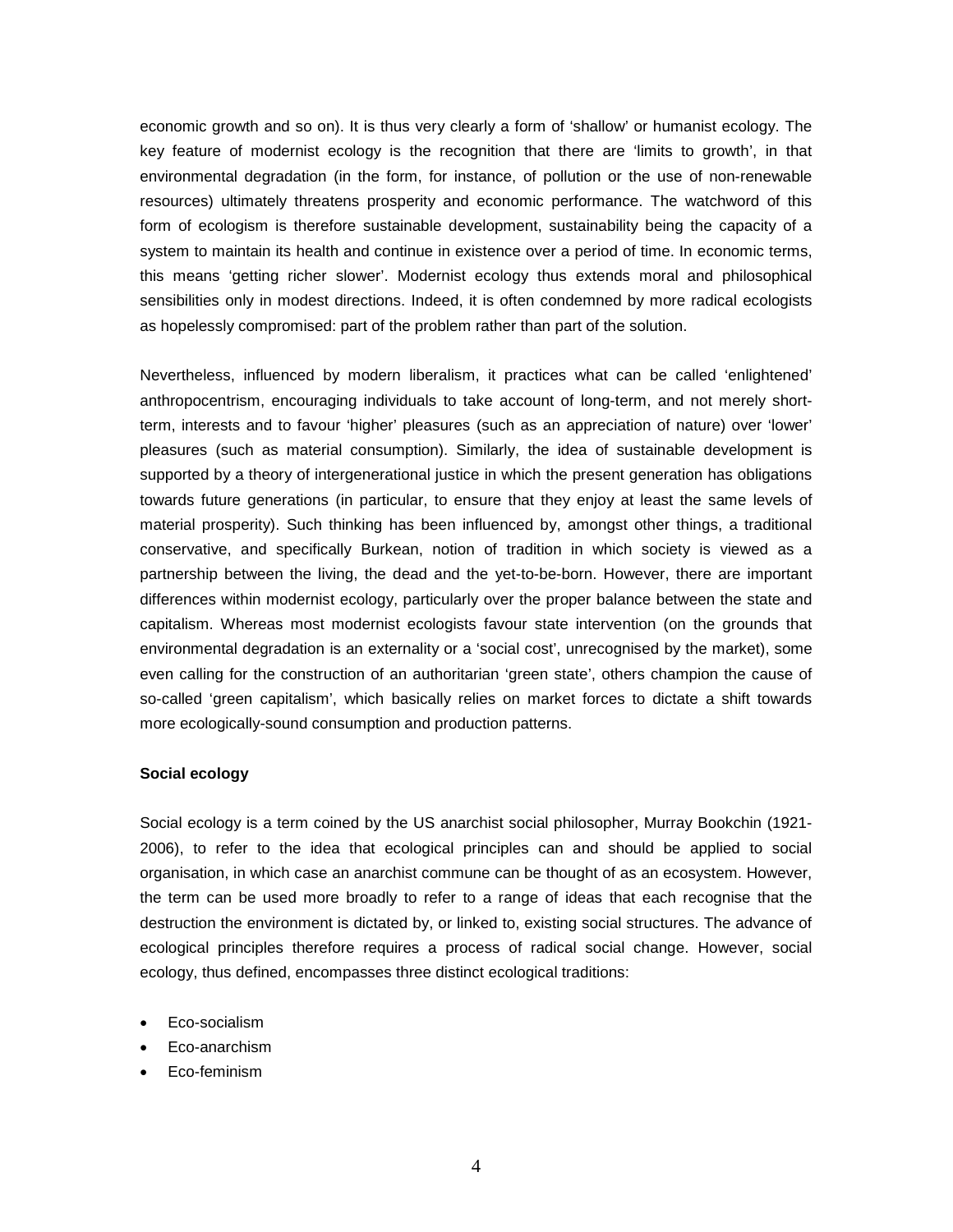Eco-socialism advances an environmental critique of capitalism: in short, capitalism is the enemy of nature, while socialism is its friend. In this view, capitalism's anti-ecological bias derives from a number of sources. For instance, private property encourages the belief that humans have domination over nature; the market economy 'commodifies' nature in the sense that it turns it into something only has use-value and can be bought and sold; and the capitalist system breeds materialism and consumerism and so leads to relentless growth. Most green parties, in their early years, thus followed the pioneering example of the German Greens, in trying to reconcile 'red' and 'green' priorities. However, as the often appalling environmental record of state socialist societies were more widely recognised, eco-socialism gradually lost its appeal.

Eco-anarchism advances an environmental critique of hierarchy and authority: in short, domination over other people is linked to domination over nature. Decentralisation, selfmanagement and direct democracy are therefore a recipe for an ecological balance within society as well as for a balance between humankind and nature. Anarchist sensibilities have influenced the green movement in a variety of ways, ranging from a general suspicion of authority and leadership structures (green parties have often favoured the idea of collective leadership) to a willingness, at times, to employ tactics of direct action.

Eco-feminism advances an environmental critique of patriarchy: in short, domination over women leads to domination over nature. Most eco-feminists believe that there are essential (biologicallyrooted and not merely cultural) differences between men and women. Men are the enemy of nature because their reliance on instrumental reason allows them to understand the natural world only in terms of use-value, while women live in harmony with nature by virtue of their ability to engage with it at a deeper psycho-emotional level. Eco-feminism is therefore the point at which feminist essentialism overlaps with deep ecology.

# **Deep ecology**

The term deep ecology was coined by the Norwegian philosopher Arne Naess (1912-2009), to distinguish ecological philosophy ('ecosophy') from 'shallow' or humanist ecology. Deep ecology emphasises the need for paradigm change, that is, for a change in our core thinking and assumptions about the world. Specifically, it calls for the adoption of a radically new philosophical and moral perspective to replace conventional mechanistic and atomistic thinking. It advocates a radical holism that dispenses altogether with anthropocentric ideas and assumptions. Interconnectedness is the central theme of all forms of deep ecology, but these have been constructed on a variety of bases, ranging from the new physics (particularly quantum mechanics) and systems theory to Eastern mysticism and especially Buddhism and Taoism. Such ecocentric paradigms have encouraged deep ecologists to extend moral and philosophical thinking in a number of radical directions.